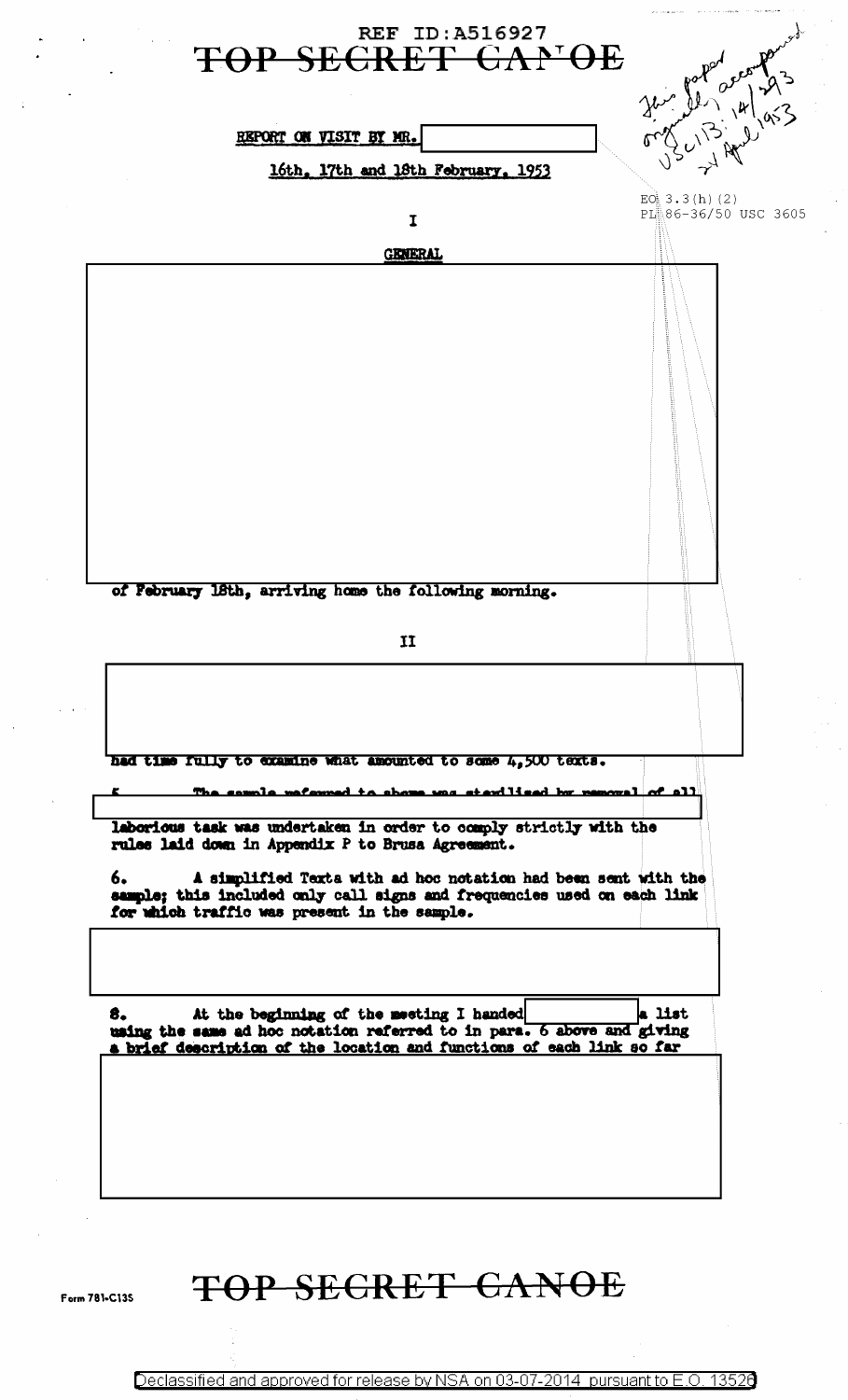**TOP SECRET GAPOE** There is a good deal of detail sorting and registration to be n. can produce the annotated Texta referred to above, done before the and we may expect to have to wait a week or two before the next move comes from them. 12. would like us meanwhile to continue to supply **raw** material on as sent in the sample. <u>(a)</u> They consider that for the time being at least it should come (b) The intelligence value of our interception is largely long term and the sub-centre would in any case not be able to use it for their short term work unless very special arrangements could be made for quick delivery. 13. The subject of exchange of crypt recoveries was not discussed.  $H<sub>O</sub>$  $3.3(h)$  (2) PL 86-36/50 USC 3605 III IV OTHER TOPICS REPERRED TO IN CONVERSATION WITH 17. are developing electronic high speed machinery. (a) for production of random one time key, and (b) for cryptanalysis. s convinced that the future of cryptanalysis lies 18. in use of high speed machines, if only on account of the vast bulk of material that would need to be processed.  $-2-$ 

## TOP SECRET CANOE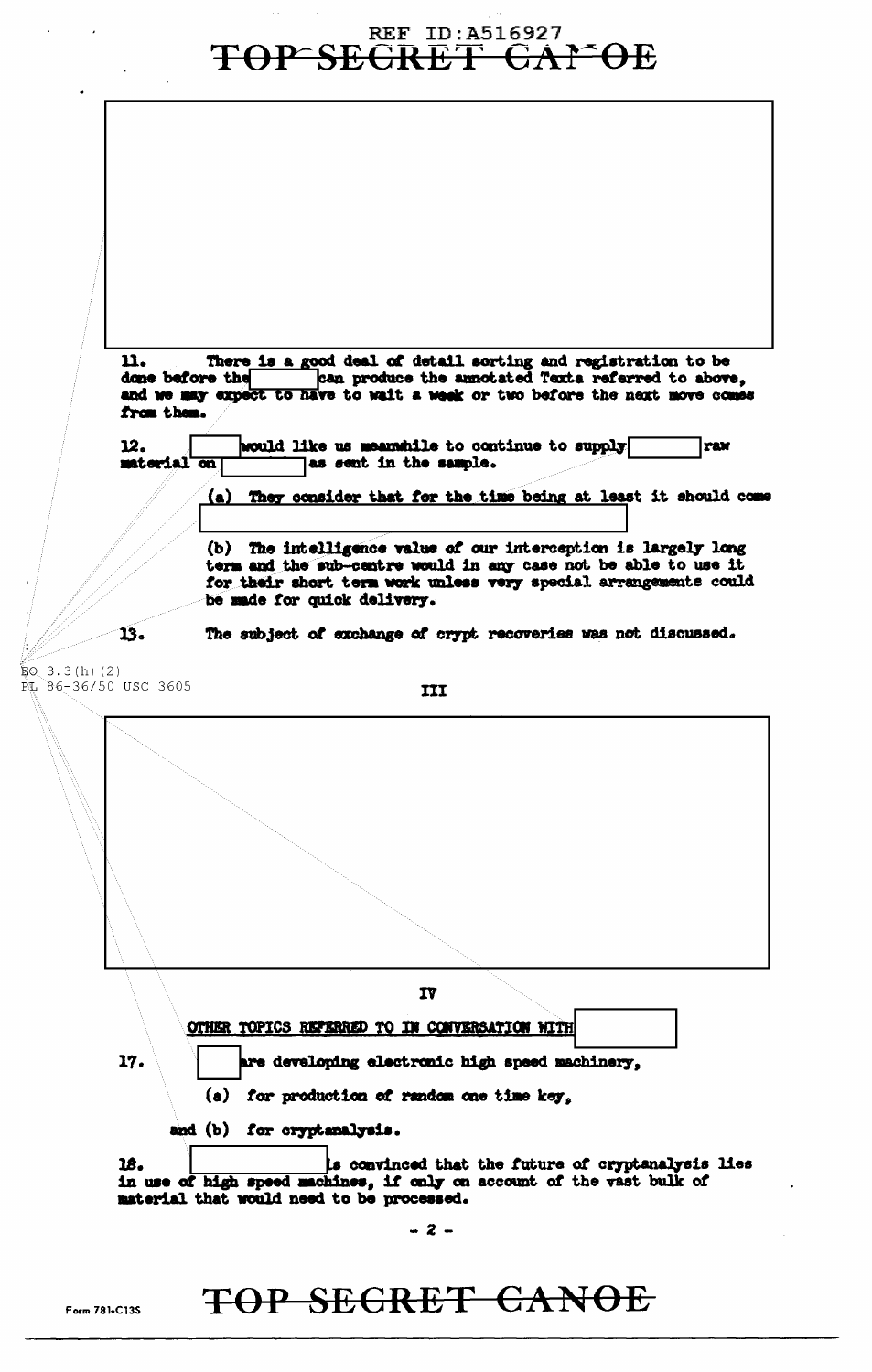## TOP SECRET GAI OE

| him the whole question of security of dissemination. |              |
|------------------------------------------------------|--------------|
|                                                      |              |
| different coloured paper.                            |              |
| (c) As regards dissemination in                      | he said that |
|                                                      |              |
|                                                      |              |
| Sigint security methods and send it to me.           |              |
| EO $3.3(h)$ (2)<br>PL 86-36/50 USC 3605              |              |

TOP SECRET CANOE

 $\sim 10$ 

 $\Gamma$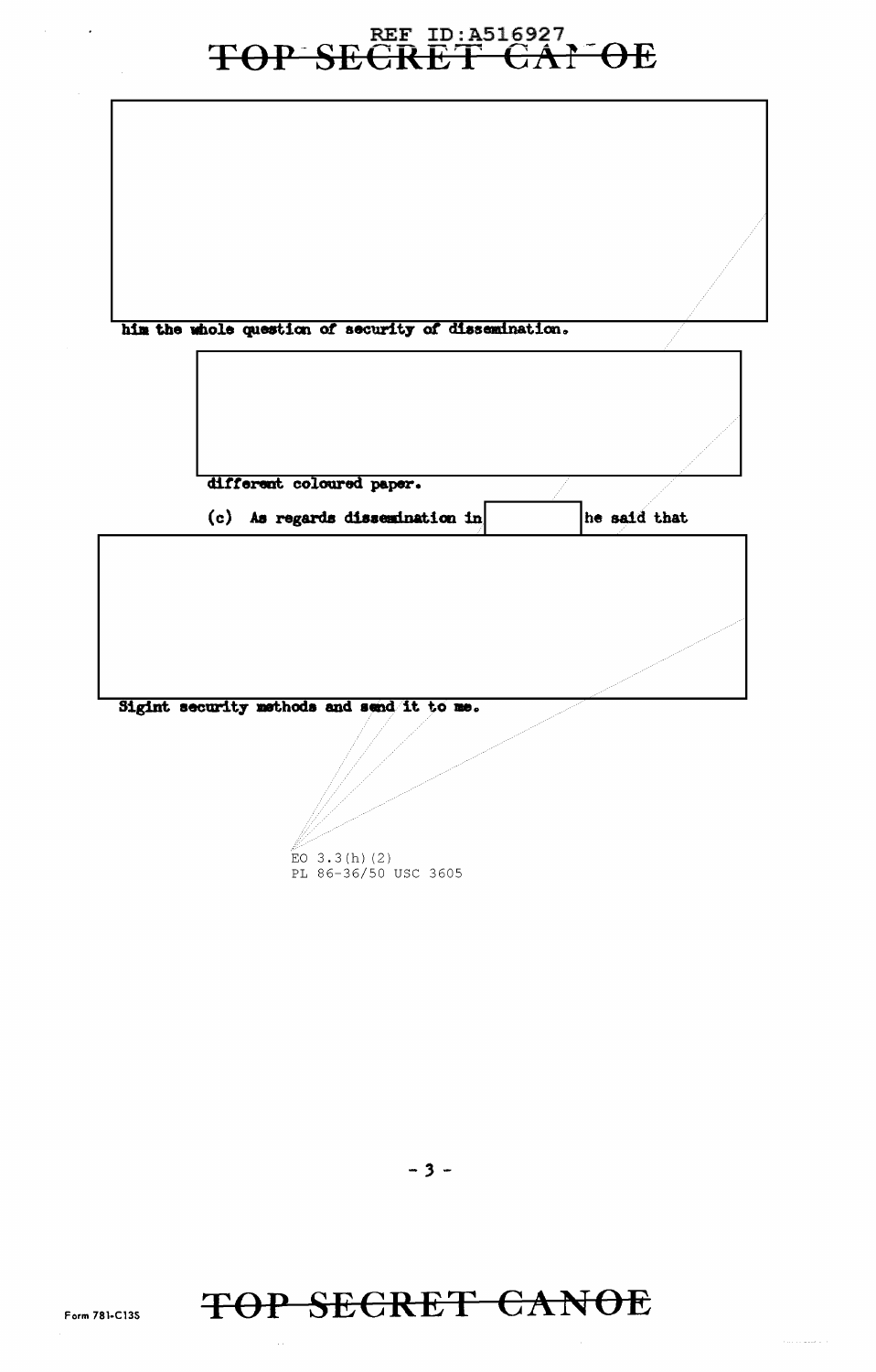

## TOF SECRET LEA Appendix 'A'

 $3.$ 

asked for three things:-

- (a) Spaced loop D/F equipment  $(1.5 12)$  Mc/s acceptable)
- (b) Mobile 'single' loop equipment  $(1.5/-15$  Mc/s acceptable)
- (c) HF receivers; to good, but not necessarily field, tropical standards; not so hermetically sealed as to preciude main-<br>tenance in the field. Frequency coverage 1.5 to at least 20 Mc/s.
- 4.

I told

- (a) That delivery of the Marconi DFG29 spaced loop equipment, which he was aware of, was at least eighteen months and that there was no other equipment known to me with earlier delivery.
- (b) That no HF loop equipment was immediately available; either, as far as I know, commercially or from Government sources. That we, ourselves, were about to adapt an existing receiver; possibly the G.E.C. BRT400 (a commercial write up on which I left with him) by the development of a simple screened loop system. That we would add his requirement of 18 sets to the production run and do our best to meet the target date of first deliveries in six months time. That these sets would be tropicalised, as far as possible, and would be complete with any auxiliary equipment (such as convertors for battery operation) and a pack of spares (preferably 'life-time').

I undertook to send details of the equipment, as soon as it had reached the design stage. I said I thought the cost of the complete equirement, with spares backing, would be in the region of

(c) That we would do our best to start the supply, within a month, of 60 HF receivers of a general purpose tropicalised pattern. (I did not commit myself to a specific type but indicated it would probably be a standard Army one). That the cost with spares backing would be about per kit.

## TOP SECRET CANOE